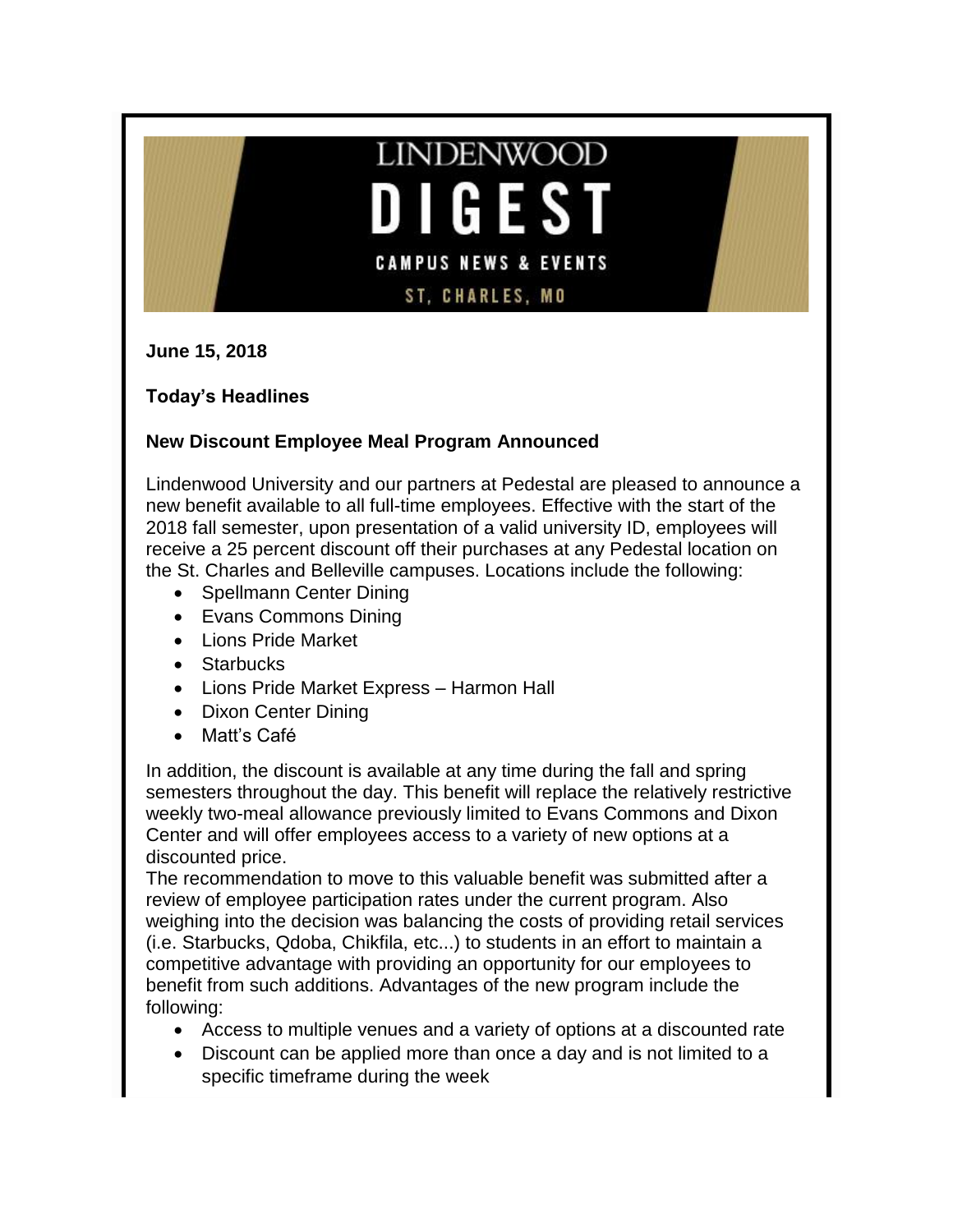- Employees will be provided more flexibility to take advantage of this opportunity as their schedule permits
- As usage increases, weekly benefits will exceed the limited benefits of the old program

Additional details pertaining to this new benefit will be released in the future.

### **Apply Now to Become an Employee Fellow**

[Apply now to become an Employee Fellow!](https://www.myworkday.com/lindenwood/d/inst/15$158872/9925$3843.htmld) The Lindenwood Learning [Academy](http://www.lindenwood.edu/human-resources/lindenwood-learning-academy/fellows/) is now accepting applications through July 15 for the Employee Fellow Program. Five fellows will be chosen by mid-August.

- Employee Fellow for Communication
- Employee Fellow for Diversity, Equity, and Inclusion
- Employee Fellow for Leadership and Supervision
- Employee Fellow for Service Excellence
- Employee Fellow for Technology

*Non-faculty employees will be given priority consideration for Employee Fellow positions. Applications for Faculty Fellows will be open in the spring.* 

#### **Application**

Applications will be available in Workday in the Careers worklet. Fellows will earn a stipend of \$5000 for two semesters (\$2500 at the end of each semester) for undertaking this work.

#### **Selection Process**

Employee Fellows will be selected by the respective Lindenwood Learning Academy advisory committees. Applications will be evaluated for creativity, feasibility, and potential benefit to the Lindenwood system, and will undergo initial review anonymously to assure impartiality.

The Employee Fellow Program provides an opportunity for Lindenwood's fulltime employees to practice leadership in areas of professional development. Fellows also advocate for, support, and guide the Lindenwood Learning Academy during their tenure and will serve as an ongoing resource to their colleagues throughout the Lindenwood system in the area of their study. They will be responsible for developing and implementing learning opportunities for Lindenwood employees within the themes listed above. Visit the Learning Academy's [webpage](http://www.lindenwood.edu/human-resources/lindenwood-learning-academy/fellows/) to learn more. For questions, contact Brittany Brown, [BBrown@lindenwood.edu.](mailto:BBrown@lindenwood.edu)

#### **Move-In Volunteers Needed**

Move-In Day for many new students and families can be a nerve-wracking day, as you can imagine. Having friendly faces to greet students and families and to welcome them on their first day on campus can leave such a lasting impression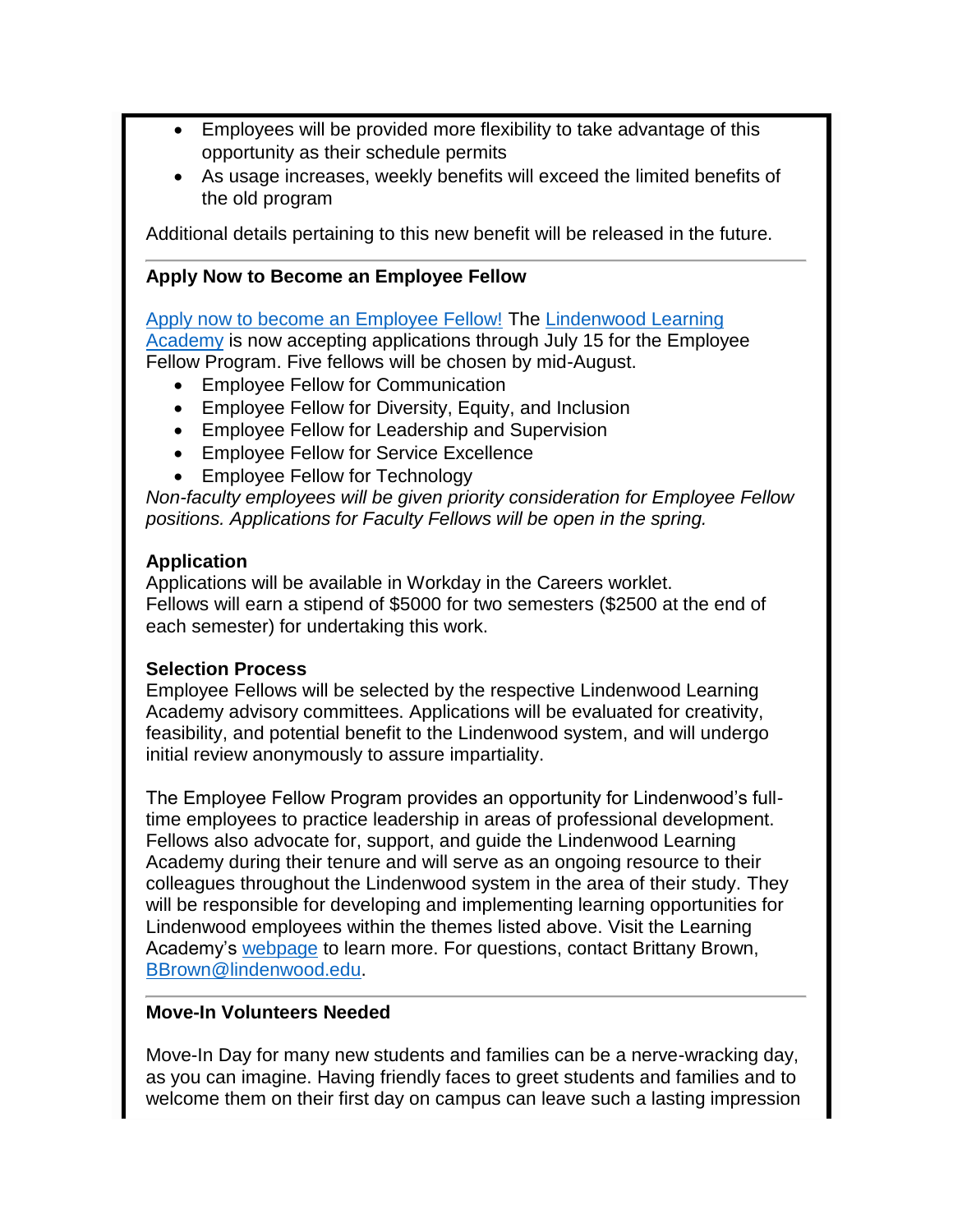and show the families how much we value our students at Lindenwood, so please join us and volunteer to assist with Move-In Day!

Move-In for new students will be on Wednesday, August 22, from 9 a.m. – 2 p.m. Move-In Day volunteering for faculty/staff will be split up into one-hour shifts. During your shift, we will be using you to greet and welcome students, give directions, answer questions, or even help move them in! On Move-In Day, you will check in at main entrance of Evans Commons and given your assignment and your shirt.

If you would like to assist, please go to your portal and click on Involve U. Once in Involve U, you'll see a yellow box on the home page containing a link to where you can sign up. Please feel free to sign up for multiple shifts if you'd like. A confirmation email will be sent to you confirming your shift(s). Deadline to sign up is Friday, July 24.

Thank you for all that you do for our students! We look forward to seeing you at Move-In Day!

*Angie Royal, Director Student Involvement*

#### **World Cup in the LARC**

Ready for the World Cup? Come to the  $3<sup>rd</sup>$  floor atrium of the LARC to watch the games on the Media Wall! We will be putting the games up throughout the whole tournament.

If you have questions contact Nancy Messina at [nmessina@lindenwood.edu.](mailto:nmessina@lindenwood.edu)

#### **Staff Recognition Awards**

The nomination form is open for staff awards for the next year. You can access the online nomination form at [http://www.lindenwood.edu/human](http://www.lindenwood.edu/human-resources/staff/staff-award-nominations/)[resources/staff/staff-award-nominations/.](http://www.lindenwood.edu/human-resources/staff/staff-award-nominations/) Please submit your nominations for your fellow staff members and remember faculty, administration, and students can also nominate an outstanding staff member.

#### **Act Inc. Discount for Lindenwood Employees**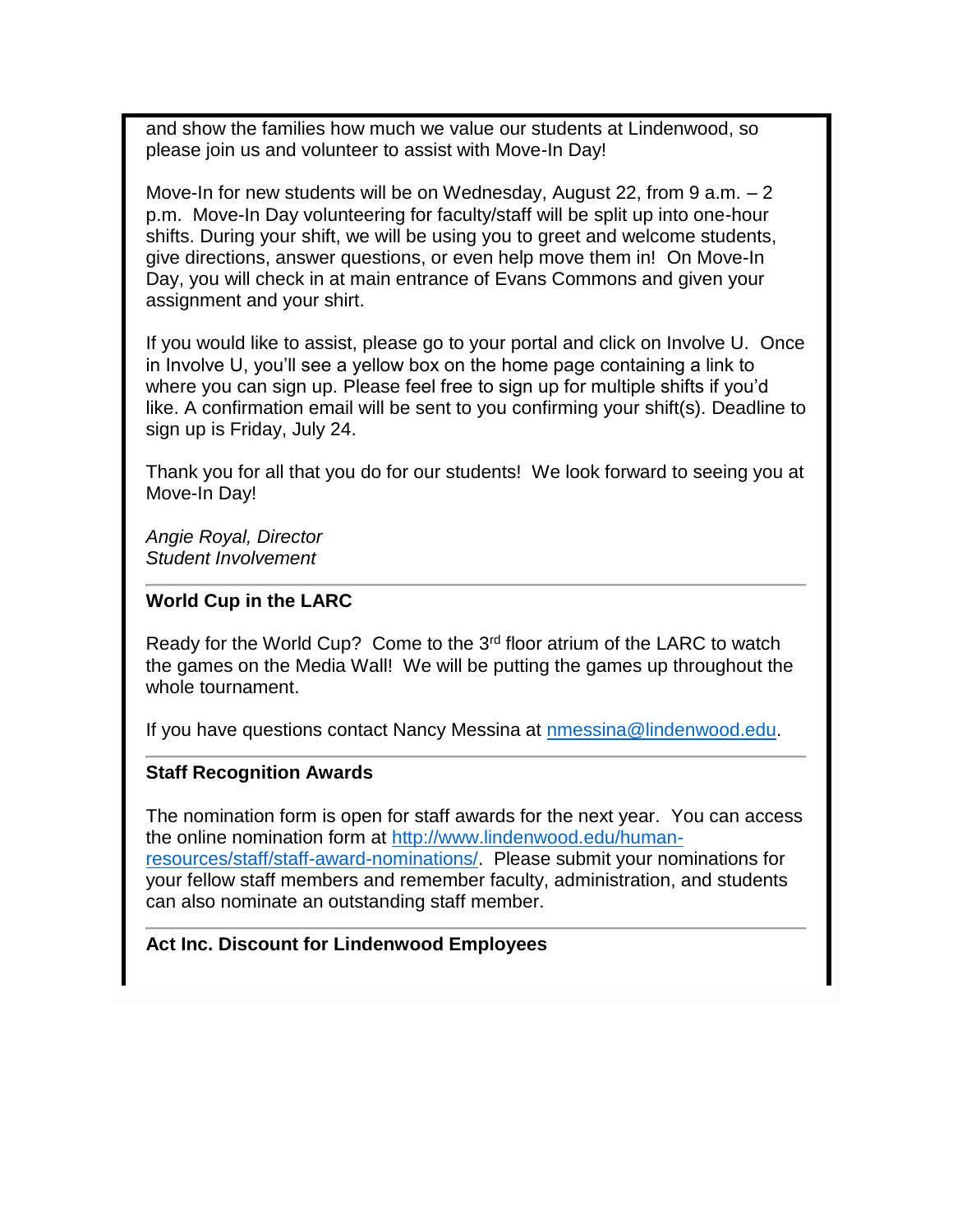

ACT INC, Lindenwood's own resident summer theatre company, will be presenting Noël Coward's *Blithe Spirit* through June 24 in the Emerson Black Box Theater at The J. Scheidegger Center for the Arts. All Lindenwood University faculty and staff can receive 50% off the \$20 tickets to this wonderful comedy, with a valid University ID at the Scheidegger Center Box Office. More information, including dates and a description of the performance, can be

found at [LUBoxOffice.com.](http://www.lindenwood.edu/j-scheidegger-center-for-the-arts/)

# **Nagel's BBQ on Campus Today**

Staff Council is bringing Nagel's BBQ to campus today, June 15. Please see the [menu](http://felix.lindenwood.edu/newsletter/2018_06/bbq.pdf) for options and prices.

# **Athletic Performance Staff Invites You to "Power Hour"**



The Athletic Performance Staff would like to invite you to our inaugural summer "Power Hour!" The sessions include training with coaches, staff, and faculty at the Fitness Center each Tuesday and Thursday from 11 a.m. to noon. The purpose of the Power Hour is to have

fun training and encouraging each other while bringing people together from different departments to help build community and foster supportive relationships throughout the university. We will accommodate for any needed modifications and fitness levels. Please email Travis Pelletier at [tpelletier@lindwenwood.edu](mailto:tpelletier@lindwenwood.edu) or Andrea Collier at [acollier@lindenwood.edu](mailto:acollier@lindenwood.edu) with any questions.

## **Recent Editions**

[The Digest archive](http://www.lindenwood.edu/about/digest-archives/)

[Belleville Digest archive](http://www.lindenwood.edu/belleville/about/lindenwood-belleville-digest-archives/)

## **Events and Deadlines**

- **Through August:** [Tech workshops for employees](http://felix.lindenwood.edu/newsletter/2018_05/summer2018catalog.pdf)
- **June 15:** Annual 5-column Program Assessment Reports due for all academic programs, co-curricular & administrative units